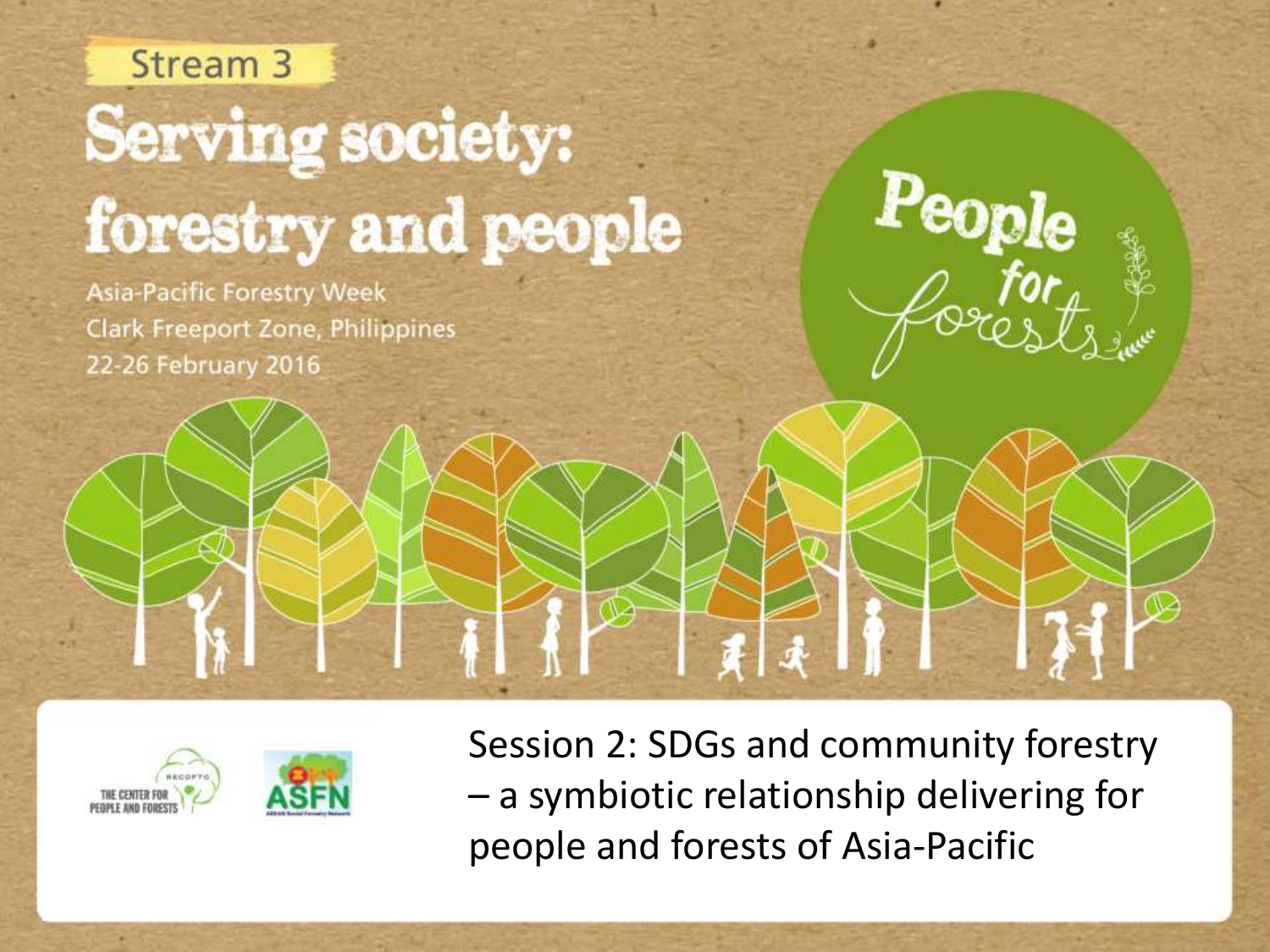#### AGENDA – SDGs and CF

Moderators/Facilitators: Ms. Isabelita Austria, FMB DENR, Philippines & David Gritten, RECOFTC – The Center for People and Forests

| <b>Time</b>   | <b>Speakers Name and organization</b>                                                | <b>Topic</b>                                                                                             |
|---------------|--------------------------------------------------------------------------------------|----------------------------------------------------------------------------------------------------------|
| 1530-<br>1535 | David Gritten, RECOFTC.                                                              | Welcome, introductions and session<br>overview                                                           |
| 1535-<br>1550 | Mr. Fred Kafeero, FAO, Rome.                                                         | Assessing impacts of CF and Q&A.                                                                         |
| 1550-<br>1605 | Mr. Dian Sukmajaya, ASEAN Economic<br><b>Community Department, ASEAN Secretariat</b> | How community forestry can align with<br>sustainable development: Examples<br>from ASEAN region and Q&A. |
| 1605-<br>1645 | Facilitated by Ms. Isabelita Austria (FMB,<br>DENR) and David Gritten (RECOFTC)      | Open forum: How CF and the SDGs can<br>deliver for forest peoples.                                       |
| 1645-<br>1700 | Dr Kinnalone Phommasack, ASFN leader<br>Lao PDR                                      | Closing and key messages from the<br>session and Q&A.                                                    |

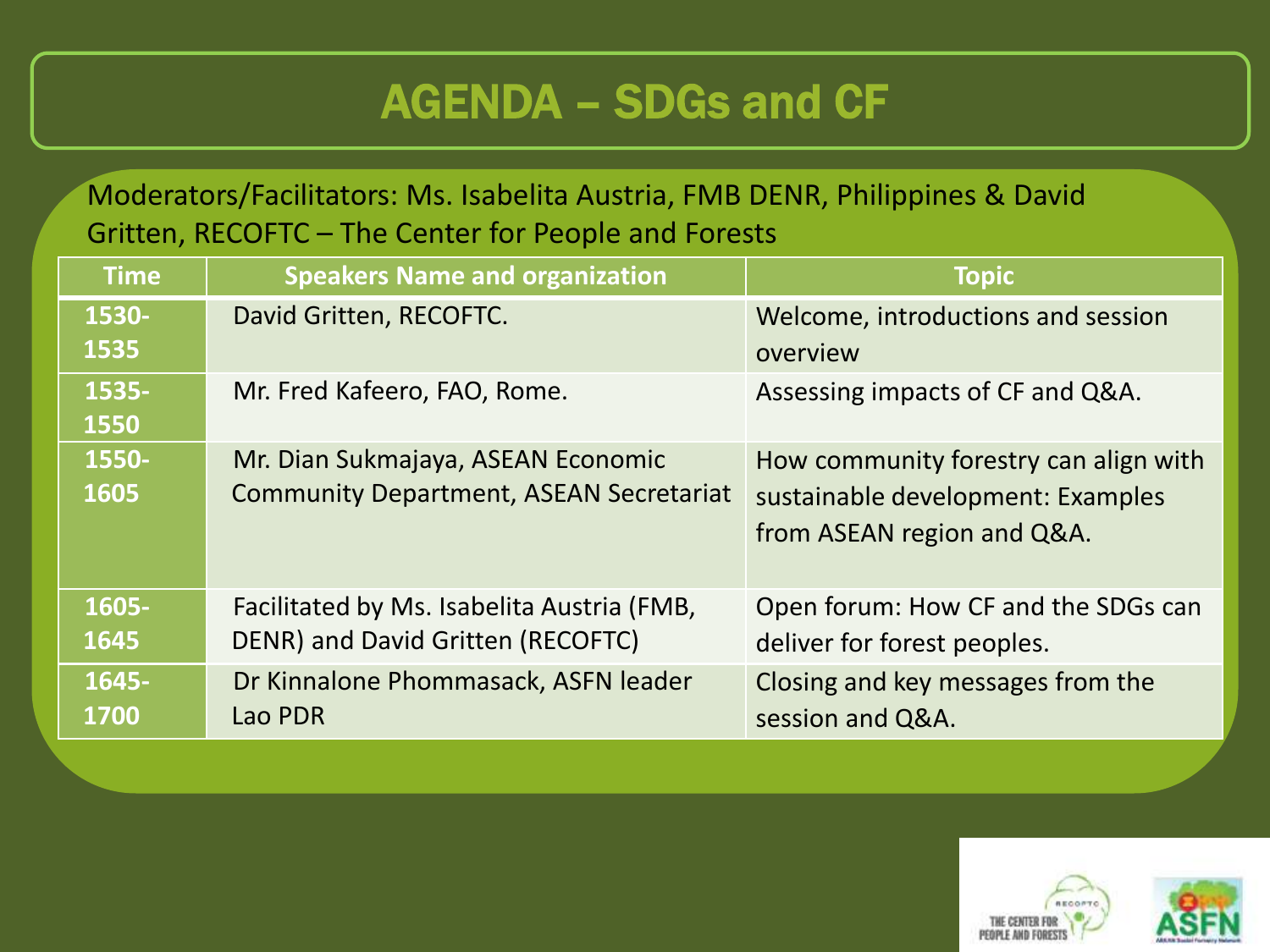#### SESSION OBJECTIVES



Understand that CF can play key role in achieving the sustainable development goals (SDGs)



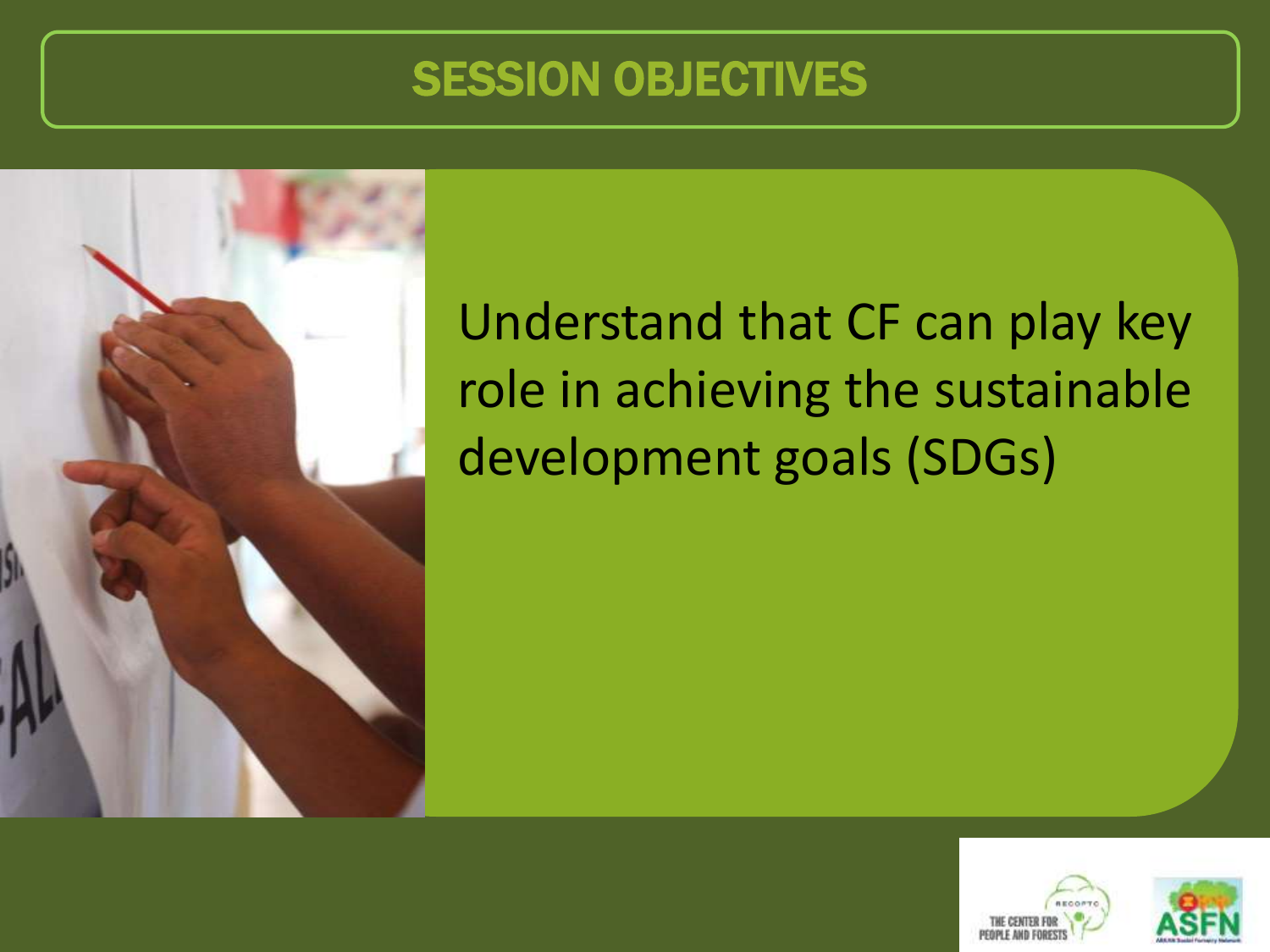

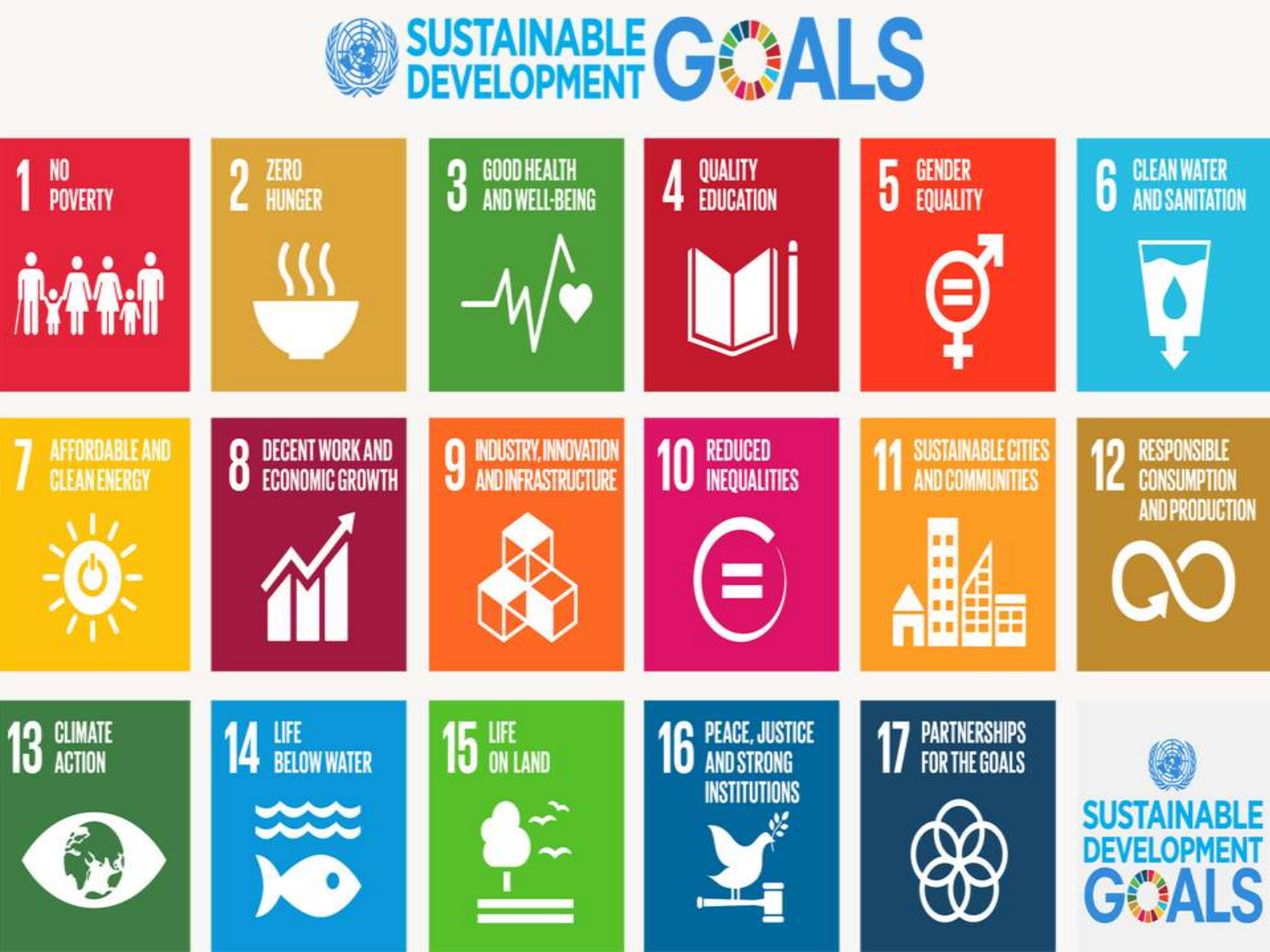#### **Key messages**



1. CBF can potentially contribute to many SDGs: 1,2,3,6,7,8,13,15 2. CBF is proven as a powerful vehicle to increase livelihood of rural communities 3. Effective CBF can be achieved by ensuring security of tenure, enabling regulatory framework, with presence of strong governance.

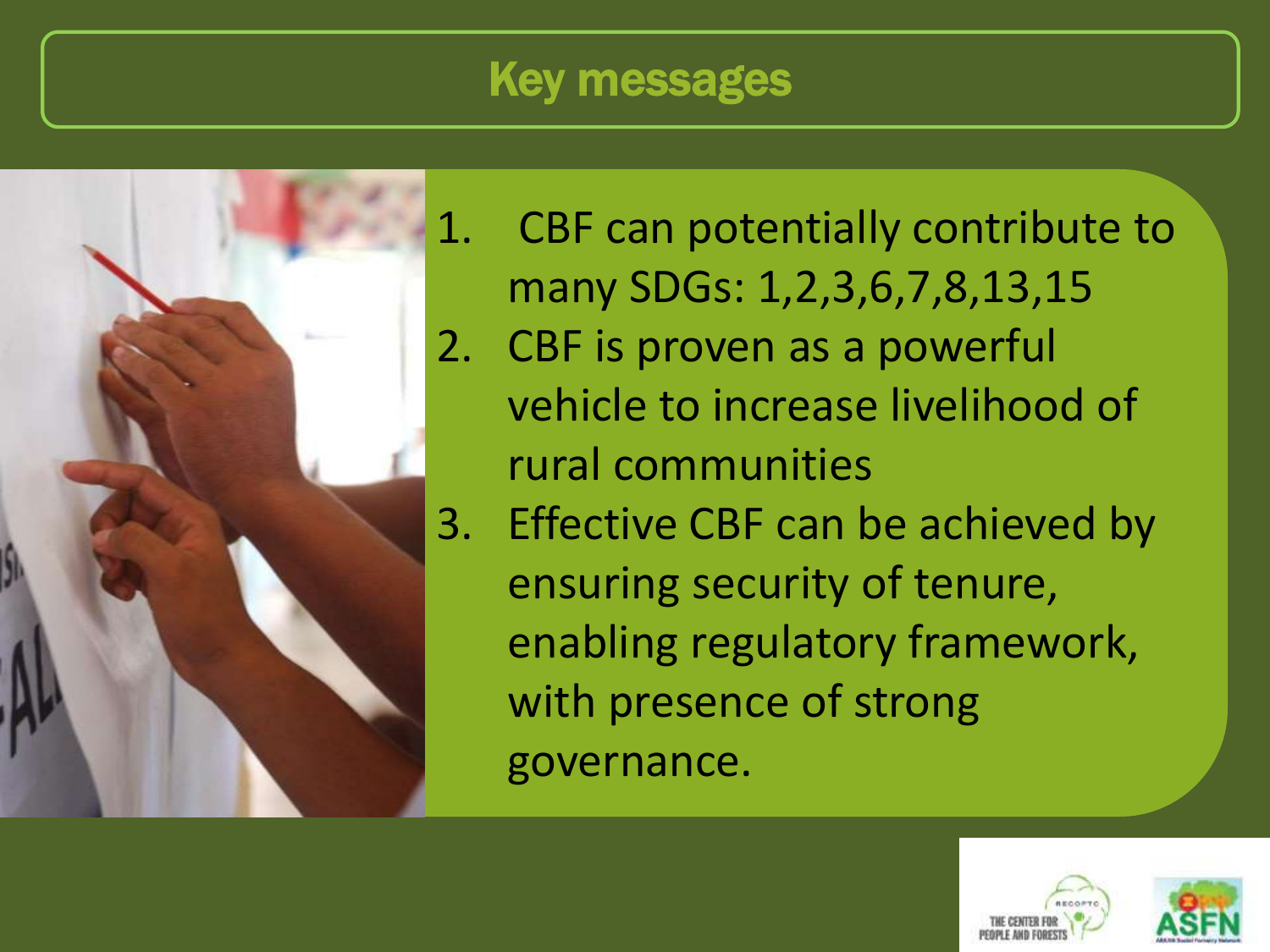#### Key messages



4. ASEAN envision to sustainably managed the forest resources at the landscape level aiming to provide better livelihoods for people

5. The recently launched Strategic Plan of Action for ASEAN Cooperation in Forestry (2016-2025) is applied in line with the implementation of SDGs